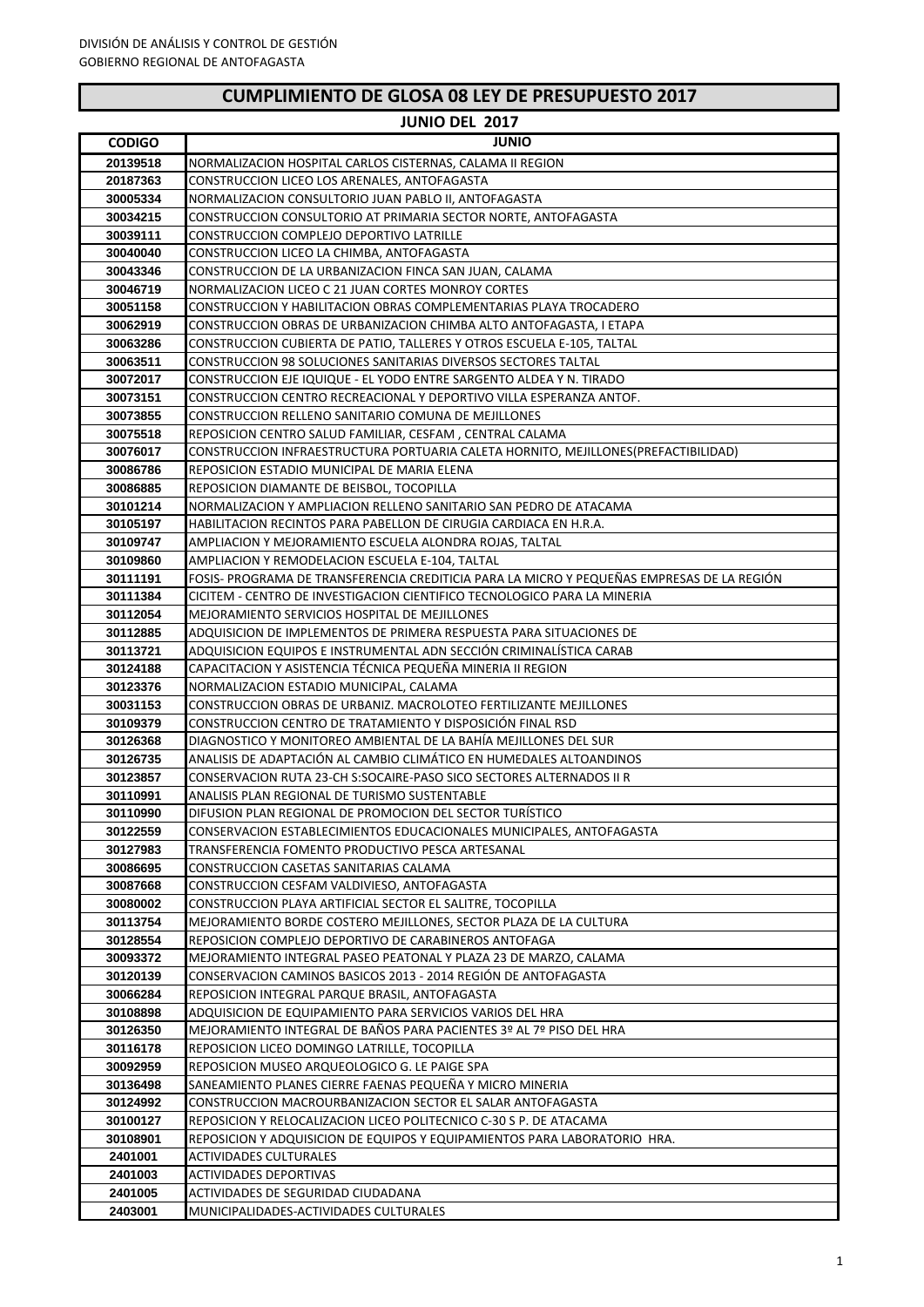#### **CODIGO JUNIO** MUNICIPALIDADES-ACTIVIDADES DEPORTIVAS MUNICPALIDADES-ACTIVIDADES DE SEGURIDAD CIUDADANA OTRAS ENTIDADES PUBLICAS-ACTIVIDADES CULTURALES OTRAS ENTIDADES PUBLICAS-ACTIVIDADES DEPORTIVAS OTRAS ENTIDADES PUBLICAS-ACTIVIDADES DE SEGURIDAD CIUDADANA APLICACIÓN LETRA A) ART. 4° TRANSITORIO LEY N° 20.378 ( MICRO) REPOSICION CALETA DE PESCADORES ANTOFAGASTA CONSTRUCCION PASEO PEATONAL M.A.MATTA, ANTOFAGASTA AMPLIACION URBANIZACION SECTORES VARIOS SAN PEDRO DE ATACAMA REPOSICION A.VERDES Y CIRCULACIONES PEATONALES CALLE A.MOOCK G.VIA MEJORAMIENTO EJE BALMACEDA CALAMA, II ETAPA REPOSICION Y AMPLIACION RED ELECTRICO HRA. CONSTRUCCION COMPLEJO DEPORTIVO ESCOLAR CORVALLIS HABILITACION PLAZA Y AREAS RECREATIVAS U.V R.SCHNEIDER, ANTOFAGASTA CONSERVACION RUTA B-355 REGION DE ANTOFAGASTA 2014-2015 REPOSICION JARDIN INFANTIL DE TOCONAO COMUNA DE S.P.A CONSTRUCCION JARDIN INFANTIL LICKANANTAY SAN PEDRO DE ATACAM **02-0002** REPOSICION VEHICULOS MUNICIPALES, TOCOPILLA ADQUISICION MAQUINARIA INVERNAL REGION DE ANTOFAGASTA CONSTRUCCION RELLENO SANITARIO, COMUNA DE SIERRA GORDA REPOSICION DE TOMOGRAFO AXIAL COMPUTARIZADO (TC) EN HRA CONSERVACION VIAS URBANAS DIVERSOS SECTORES DE MEJILLONES CONSERVACION RED VIAL REGIÓN DE ANTOFAGASTA 2014 - 2015 ADQUISICION MOBILIARIO URBANO Y JUEGOS INFANTILES, MEJILLONES ADQUISICION CARRO BOMBA, PARA COMUNA SAN PEDRO DE ATACAMA ADQUISICION RED METEOROLÓGICA DE EMERGENCIA REPOSICION DE CALDERA EN HOSPITAL DE CALAMA TRANSFERENCIA DIPLOMADO EN TEMAS DE CIENCIA, TECNOLOGÍA E INNOVACIÓN TRANSFERENCIA PROGRAMA DE FORTALECIMIENTO TECNOLÓGICO PARA LA INDUSTRIA TRANSFERENCIA PROGRAMA DE ACTIVACIÓN DE PROYECTOS INNOVACIÓN TRANSFERENCIA APOYO A INVESTIGACIÓN APLICADA AL DESARROLLO INNOVADOR TRANSFERENCIA PROGRAMAS REGIONALES BECAS DE FORMACIÓN Y CERTIFICACIÓN REPOSICION SEÑALETICA VIAL DE LA COMUNA DE TOCOPILLA CONSTRUCCION PARADEROS URBANOS, COMUNA DE TOCOPILLA TRANSFERENCIA CONVOCATORIA PROYECTOS DE INNOVACION AGRARIA CONSERVACION VIAS URBANAS DIVERSOS SECTORES 2014 ANTOFAGASTA CAPACITACION CENTRO DE PILOTAJE DESIERTO DE ATACAMA TRANSFERENCIA SISTEMA DE INFORMACIÓN GEOESPACIAL PARA LA COMPETITIVIDAD TRANSFERENCIA PAQUETE TECNOLÓGICO PASIVOS SEGUNDA REGIÓN TRANSFERENCIA ESTUDIO DE ING. PARA LA REMEDIACIÓN DE SITIOS TALTAL TRANSFERENCIA PLANTA PILOTO MÓVIL PARA LA RECUPERACIÓN DE COBRE Y ORO TRANSFERENCIA COMUNIDADES ENERGETICAMENTE SOSTENIBLES TRANSFERENCIA SUSTENT. PATRIMONIAL E INDUSTRIA TURÍSTICA DEL ALTO LOA TRANSFERENCIA ESCALAMIENTO PILOTO DE LA PRODUCCIÓN DE ASTAXANTINA TRANSFERENCIA SISTEMA SOLAR PARA CULTIVO TECNIFICADO EN EL DESIERTO CAPACITACION FORTALECIMIENTO POSTGRADO CIENCIAS ACUÁTICAS UA TRANSFERENCIA OBSERVATORIO DE EDUCACIÓN PARA LA INNOVACIÓN CAPACITACION CENTRO REGIONAL DE ASTROINGENIERÍA REPOSICION DE EQUIPOS PARA SERVICIOS DE APOYO DIAGNOSTICO EN HRA ADQUISICION EQUIPOS LABORAT AUDIOLOG VOZ Y HABLA FONOAUDIOLOGIA UA CONSERVACION PLURIANUAL DE VIAS URBANAS, REGION DE ANTOFAGASTA ADQUISICION PLANTA DE TRATAMIENTO DE AGUA POTABLE RIO GRANDE S.P.A. DIAGNOSTICO DE RIESGO AMBIENTAL, REGIÓN DE ANTOFAGASTA DIAGNOSTICO PMDT COSTA SUR EN COMUNA DE TALTAL DIAGNOSTICO PMDT NORTE ALTO ANDINO (ALTO EL LOA Y OLLAGUE) DIAGNOSTICO DEL CAUDAL AMBIENTAL DEL RIO LOA , REGION DE ANTOFAGASTA DIAGNOSTICO Y CONSERVACION DE FLORA COSTERA , REGION DE ANTOFAGASTA ANALISIS DE RIESGO AMBIENTAL EN BAHIA SAN JORGE ANTOFAGASTA DIAGNOSTICO Y MONITOREO AMBIENTAL DE LA BAHIA ALGODONALES TOCOPILLA CONTROL INTEGRADO Y MANEJO DE LA MALEZA MOSTAZA NEGRA, CALAMA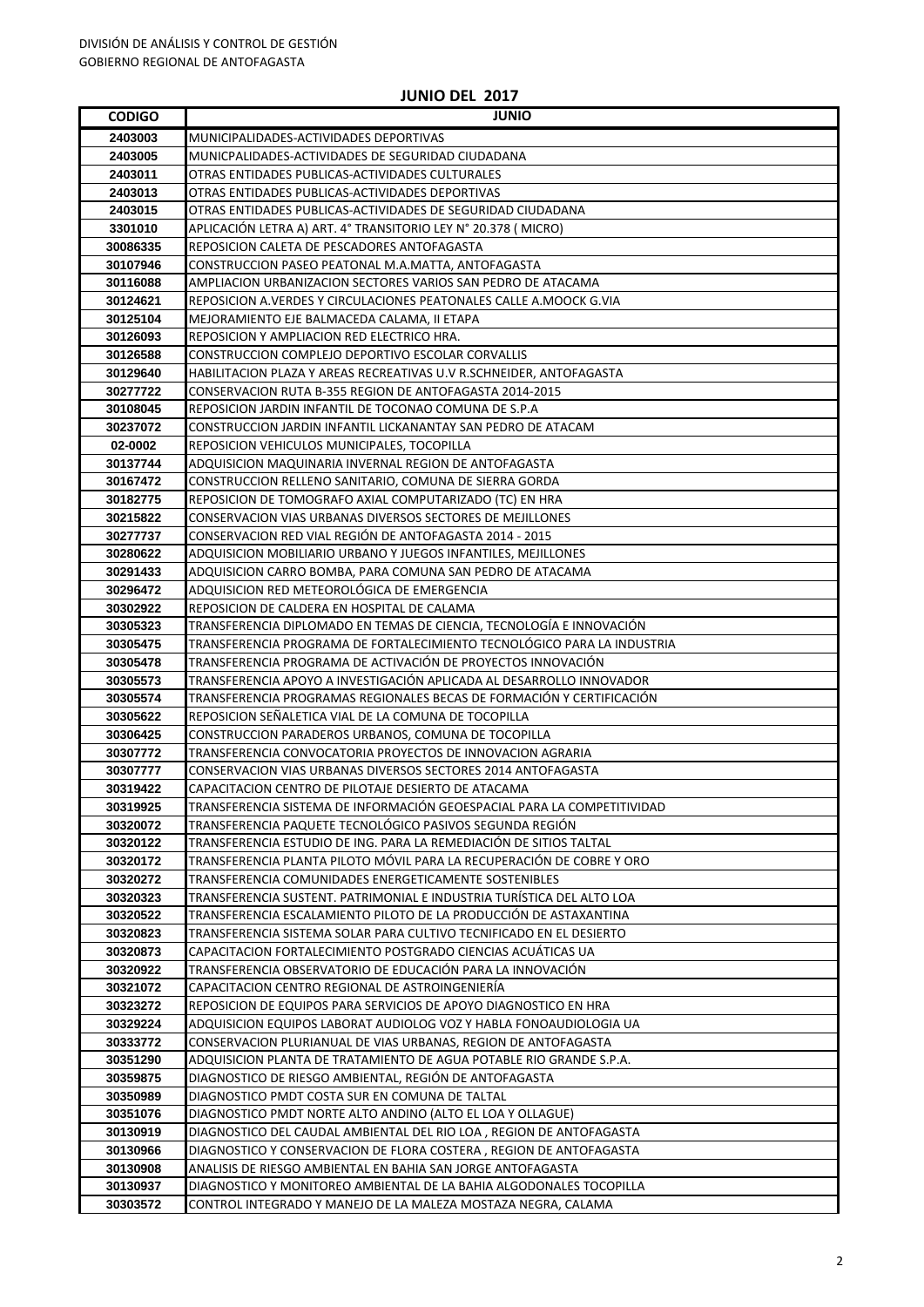| <b>CODIGO</b> | <b>JUNIO</b>                                                           |
|---------------|------------------------------------------------------------------------|
| 30101628      | RESTAURACION TEATRO METRO, MARIA ELENA                                 |
| 30137533      | REPOSICION JARDIN INFANTIL COMUNA MARIA ELENA                          |
| 30355474      | TRANSFERECIA FOMENTO PRODUCTIVO PARA EL SECTOR PESQUERO ARTESANAL      |
| 30376526      | DIAGNOSTICO DE RIESGO ALUVIONAL - INUNDACIONES REGION DE ANTOFAGASTA   |
| 30307976      | AMPLIACION DE TELEFONIA SATELITAL PARA LA REGION DE ANTOFAGASTA        |
| 30087356      | CONSTRUCCION CUARTEL DE BOMBEROS Y AREAS VERDES ARTURO PEREZ CANTO     |
| 30361325      | CONSTRUCCION TERMINACION ESCUELA PRESIDENTE BALMACEDA, CALAMA          |
| 30153222      | REPOSICION CON RELOCALIZACIÓN TENENCIA OLLAGUE (F)                     |
| 30003506      | MEJORAMIENTO INTERCONEXION EJES GRAU - PRAT, CALAMA                    |
| 2401017       | ACTIVIDADES SOCIALES Y REHABILITACION DE DROGAS                        |
| 2403017       | MUNICIPALIDADES - ACTIVIDADES SOCIALES                                 |
| 2403018       | OTRAS ENTIDADES PÚBLICAS - ACTIVIDADES SOCIALES                        |
| 30277730      | CONSERVACION CAMINOS BÁSICOS REGIÓN DE ANTOFAGASTA 2014 - 2015         |
| 30168425      | ADQUISICION Y REPOSICIÓN DE VEHÍCULOS GOPE ANTOFAGASTA Y CALAMA        |
| 2403010       | SUBSIDIO PARA LA MANTENCIÓN DE PARQUE I.M.SAN PEDRO DE ATACAMA         |
| 30120017      | REPOSICION ESCUELA LOCALIDAD DE CAMAR, COMUNA SAN PEDRO DE ATACAMA     |
| 30113912      | REPOSICION COLEGIO BERNARDO OHIGGINS,EDUCACION BASICA, TOCOPILLA       |
| 30370415      | REPOSICION DE AUTOCLAVES Y PLANTAS DE AGUA EN HOSPITAL ANTOFAGASTA     |
| 30137114      | ADQUISICION EQUIPOS Y HERRAMIENTA ESP. TP, LICEOS A-16, A-22 Y A-26    |
| 20183313      | CONSTRUCCION OBRAS DE CONTROL ALUVIONAL EN QUEBRADA LA CHIMBA ANTOFA   |
| 20183300      | CONSTRUCCION OBRAS DE CONTROL ALUVIONAL EN QUEBRADA FARELLONES ANTOF   |
| 30107933      | HABILITACION PARQUE GRAN AVENIDA, ANTOFAGASTA                          |
| 30377125      | CONSERVACION Y MANEJO DE CAUCE EN EL SECTOR TRANQUE TOCONAO            |
| 30380184      | ADQUISICION AMBULANCIA AEA COMUNA DE SIERRA GORDA                      |
| 30378679      | REPOSICION TEATRO ANDRES PEREZ TOCOPILLA                               |
| 30126599      | CONSTRUCCION COMPLEJO DEPORTIVO ESCOLAR MUNICIPAL                      |
| 30136525      | REPOSICION ACERAS, BARRIO TRADICIONAL, ANTOFAGASTA                     |
| 30280674      | MEJORAMIENTO PLAZA COMUNITARIA, LOCALIDAD CAROLINA DE MICHILLA         |
| 2403004       | SUBSIDIO PARA LA OPERACIÓN DEL SISTEMA AUTOGENERACION DE ENERGIA       |
| 30413638      | TRANSFERENCIA PROYECTO JAIBAS PARTE II                                 |
| 30413374      | TRANSFERENCIA PROYECTO UNDIMOTRIZ WARAQOCHA                            |
| 30413449      | TRANSFERENCIA PLANTA MODULAR PARA TRATAMIENTO DE AGUAS SERVIDAS        |
| 30413437      | ITRANSFERENCIA SIST. FORMACION CAPITAL HUMANO AVANZADO PARA INNOVACION |
| 30414995      | TRANSFERENCIA DESALACIÓN TERMO SOLAR USANDO SISTEMA DE EVAPORACIÓN     |
| 30414990      | TRANSFERENCIA INNOVACCIÓN CREATIVA                                     |
| 30412846      | TRANSFERENCIA CUSTER. KIT PARA LA DETERMINACIÓN DE COBRE SOLUBLE       |
| 30413775      | TRANSFERENCIA CONSOLIDACIÓN MODELO MULTIHÉLICE DE INNOVACIÓN SOCIAL    |
| 30412822      | TRANSFERENCIA DESARROLLO DE NANOTRANSISTORES BASADOS EN CABLES BACTER  |
| 30413023      | TRANSFERENCIA VIRTUALIZACIÓN RUTAS TURÍSTICAS CON TECNOLOGÍAS HÍBRIDA  |
| 30412834      | TRANSFERENCIA MEJORAMIENTO DEL PROCESO DE CEMENTACIÓN PARA PEQUEÑOS M  |
| 30412829      | TRANSFERENCIA ENERGIA SOLAR Y AGUA DE MAR PARA LA PEQUENA MINERIA      |
| 30412847      | TRANSFERENCIA SIST. BIOTECNOLÓGICO REMOCIÓN METALES PESADOS RILES      |
| 30413077      | TRANSFERENCIA IMPLEMENTACIÓN DE MODELO DE CULTIVO DEL DORADO EN LA II  |
| 30413089      | TRANSFERENCIA ALMACENAMIENTO SOLAR LINO3                               |
| 30413074      | TRANSFERENCIA POSICIONAMIENTO LABORATORIO TECNOLOGIAS SOLARES          |
| 30413126      | TRANSFERENCIA DIVERSIFICACIÓN PRODUCTIVA DE LAS ÁREAS DE MANEJO        |
| 30413101      | TRANSFERENCIA EVALUACION ECONOMICA DE PRODUCCION DE BATERIAS DE LITIO  |
| 30413135      | TRANSFERENCIA DES. TECNOLÓGICO PARA INDUS. ACUÍCOLA PERLERA ABALON     |
| 30416730      | TRANSFERENCIA FORMACION INTEGRAL PARA LA INSERCION LABORAL             |
| 30378223      | ADQUISICION CAMION PARA CONTENEDORES Y 68 CONTENEDORES SOTERRADOS      |
| 30366996      | MEJORAMIENTO SISTEMA DE GENERACION ELECTRICA SAN PEDRO DE ATACAMA      |
| 30394022      | CONSERVACION MAYOR AERÓDROMO DE BARRILES. COMUNA DE TOCOPILLA. II RE   |
| 30385931      | TRANSFERENCIA PROGRAMA PARA PESCADORES ARTESANALES DE TOCOPILLA        |
| 30399589      | TRANSFERENCIA EFICIENCIA ENERGÉTICA, REGIÓN DE ANTOFAGASTA             |
| 2403010-1     | SUBSIDIO PARA LA MANTENCIÓN DE PARQUE I.M.MEJILLONES                   |
| 30399622      | TRANSFERENCIA PROGRAMA EMERGENCIA PRODUCTIVA TOCOPILLA                 |
| 30423045      | TRANSFERENCIA PROGRAMA DE MEJORAMIENTO URBANO Y EQUIPAMIENTO COMUNAL   |
| 30379873      | ADQUISICION DOS MINIBUSES DESTINADO AL TRANSPORTE DE PERSONAS EN S     |
| 30299573      | MEJORAMIENTO PARQUE TEMÁTICO LOCALIDAD DE BAQUEDANO                    |
| 30353279      | MEJORAMIENTO PASEO IGNACIO CARRERA PINTO DE MARIA ELENA                |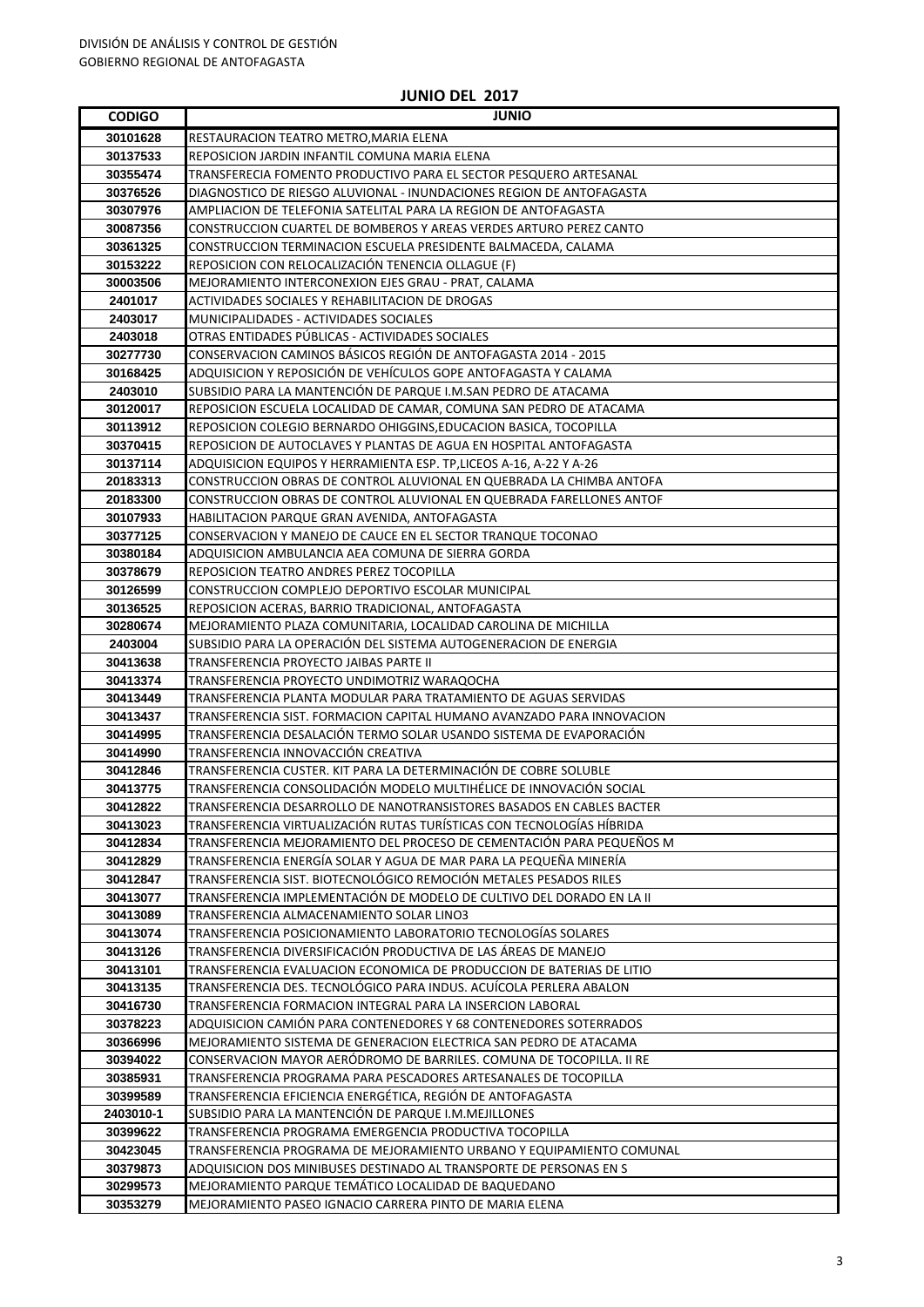| <b>CODIGO</b> | <b>JUNIO</b>                                                                 |
|---------------|------------------------------------------------------------------------------|
| 30108039      | MEJORAMIENTO SISTEMA DE AGUA POTABLE LOCALIDAD DE TALABRE                    |
| 3301010-1     | APLICACIÓN LETRA A) ART. 4° TRANSITORIO LEY N° 20.378 ( TAXIS)               |
| 30418631      | Transferencia Convocatoria De Iniciativas Innovación Agroalimentario         |
| 30417023      | Transferencia Diseño De Programa De Magíster En Temas De Cti                 |
| 30401577      | Transferencia Programa Regional De Apoyo Al Emprendimiento Dinámico          |
| 30401824      | Transferencia Programa Apoyo Entorno De Innovación y Emprendimiento          |
| 30401832      | Transferencia Programa De Transferencia a Proyectos Para El Entorno          |
| 30401823      | Transferencia Innovación y Emprendimiento ¿Made In Antofagasta¿              |
| 30401724      | Transferencia Programa De Innovación para fortalecer el Entorno.             |
| 30390924      | CONSTRUCCION OBRAS DE CONTROL ALUVIONAL QUEB. URIBE, ANTOFAGASTA             |
| 30360227      | MEJORAMIENTO DE LAS DEPENDENCIAS DE LA ASOCIACIÓN DE MUNICIPALIDADES         |
| 30428972      | TRANSFERENCIA JUNTA NACIONAL DE BOMBEROS (EQUIPOS Y EQUIPAMIENTO)            |
| 30127208      | CONSTRUCCION MEMORIAL TOPATER CALAMA                                         |
| 30249472      | ADQUISICION DE BUSES ILUSTRE MUNICIPALIDAD DE CALAMA                         |
| 30398230      | ADQUISICION SISTEMA MODULAR JUZGADO POLICIA COMUNA DE SIERRA GORDA           |
| 30380575      | ADQUISICION REPOSICION BUS MUNICIPAL ORGANIZACIONES COMUNITARIAS             |
| 30398274      | AMPLIACION SISTEMA AGUA POTABLE RURAL AYLLU DE CUCUTER                       |
| 30345674      | REPOSICION CON RELOCALIZACIÓN DEL RETÉN ALEMANIA (MC)                        |
| 30398282      | TRANSFERENCIA PROGRAMA DE FOMENTO PARA PESCADORES ARTESANALES                |
| 30124596      | CONSTRUCCION PARQUE COMUNITARIO RENE SCHNEIDER                               |
| 30426773      | ADQUISICION VEHICULO Y EQUIPAMIENTO VIGILANCIA R. MARINA RINCONADA           |
| 30344426      | RESTAURACION MUSEO MUNICIPAL DE MEJILLONES                                   |
| 30133005      | NORMALIZACION URBANIZACION NUEVOS LOTEOS TOCONAO                             |
| 30133006      | CONSTRUCCION ADUCCION SOLAR LOCALIDAD DE SOCAIRE                             |
| 30420635      | CONSTRUCCION CUBIERTAS LIVIANAS EN MULTICANCHAS, CALAMA                      |
| 30387622      | ADQUISICION DE EQUIPAMIENTO DE ARCHIVO                                       |
| 30361423      | ADQUISICION CAMARAS DE SEGURIDAD SERVICIO MEDICO LEGAL II REGION             |
| 30402079      | MEJORAMIENTO DE SERVICIO DE CARDIOLOGIA EN HOSPITAL DE ANTOFAGASTA           |
| 30429024      | ADQUISICION DE VEHICULOS POLICIALES PDI II REGION POLICIAL DE ANTOF          |
| 30423338      | ADQUISICION TECNOLOGÍAS INFORMÁTICAS PDI CALAMA                              |
| 30444080      | CONSERVACION CAMINO BÁSICO, RUTA 23-CH, SECTOR SOCAIRE - PASO SICO           |
| 30085180      | REPOSICION CENTRO DE LA MUJER MANANTIAL DE TOCOPILLA                         |
| 30414872      | ADQUISICION EQUIPOS Y EQUIPAMIENTO CONSULTORIO BAUTISTA, AFTA                |
| 30443628      | MEJORAMIENTO CANCHA DE FUTBOL DE PAPOSO                                      |
| 30447122      | ADQUISICION SEGUNDA ETAPA ADQUISICIÓN CARROS BOMBA COMUNA CALAMA             |
| 30168774      | REPOSICION CUARTEL 1° COMPAÑÍA DE BOMBEROS - MEJILLONES                      |
| 30455581      | ADQUISICION CARRO BOMBA 1RA COMPAÑÍA DE BOMBEROS MEJILLONES                  |
| 30366991      | CONSTRUCCION OBRAS DE MACROURBANIZACION SECTOR LA CHIMBA ANTOFAGAST (DISEÑO) |
| 30457676      | AMPLIACION RED DE AGUA POTABLE LA CHIMBA ALTA, ANTOFAGASTA (DISEÑO)          |
| 30101278      | REPOSICION CUARTEL DE BOMBEROS POBLACIÓN ALEMANIA, CALAMA                    |
| 30457729      | CONSERVACION CAMINO BÁSICO, SECTOR AYQUINA - CUPO                            |
| 30126909      | ADQUISICION EQUIPOS UNIDAD ANATOMÍA PATOLÓGICA HRA                           |
| 30448772      | DIAGNOSTICO PLAN MARCO DE DESARROLLO TERRITORIAL COSTA NORTE                 |
| 30219474      | CONSTRUCCION PLAZAS DIVERSOS SECTORES MEJILLONES                             |
| 30420683      | CONSTRUCCION PARQUES VECINALES CALAMA                                        |
| 30463222      | CONSERVACION COSAM RENDIC ANTOFAGASTA                                        |
| 30462238      | INVESTIGACION ESTUDIO POLIMETALES Y PERFIL EPIDEM. EN HABIT. ANTOF.          |
| 30250022      | CONSERVACION EDIFICIO EX RESGUARDO MARITIMO IND - ANTOFAGASTA                |
| 30459748      | ADQUISICION Y ORTORRECTIFICACION IMAGENES SATELITALES BORDE COSTERO          |
| 30334022      | ADQUISICION Y REPOSICION EQUIPOS Y EQUIPTO EN HOSPITAL DE TALTAL             |
| 30455585      | ADQUISICION CAMIÓN MULTIPROPÓSITO PARA LA COMUNA DE TALTAL                   |
| 30463593      | ADQUISICION EXCAVADORA PARA LA COMUNA DE TALTAL                              |
| 30465409      | ADQUISICION DE INSTALACIONES MODULARES PARA PSIQUIATRÍA HRA                  |
| 30401895      | CONSTRUCCION DIALISIS MODULAR HOSPITAL DE MEJILLONES                         |
| 30463928      | ADQUISICION DE BICICLETEROS Y BASUREROS PARA DISTINTOS SECTORES DE           |
| 30467399      | CONSERVACION CAMINO BÁSICO, SECTOR PAPOSO - CALETA EL COBRE                  |
| 30367047      | AMPLIACION Y RELOCALIZACION PARVULO ESCUELA E-26 SAN PEDRO DE AT             |
| 30463884      | ADQUISICION MAQUINARIAS PARA ASEO Y ORNATO DIVERSAS PLAZAS Y CALLES          |
| 30470588      | CONSERVACION HOSPITAL MARCOS MACUADA DE TOCOPILLA                            |
| 30251023      | REPOSICION CENTRO DE LA MUJER DE ANTOFAGASTA                                 |